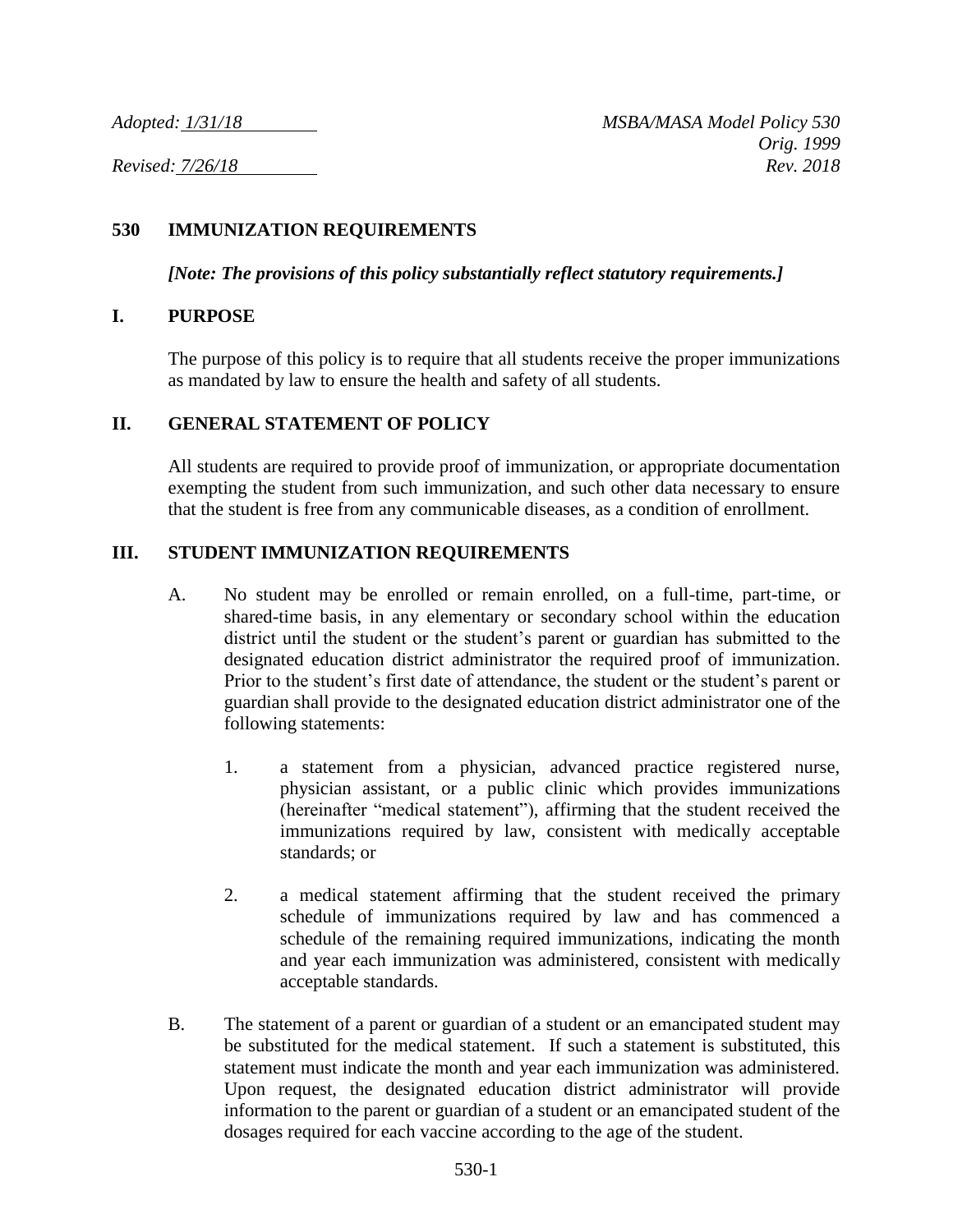- C. The parent or guardian of persons receiving instruction in a home school shall submit one of the statements set forth in Section III.A. or III.B., above, or statement of immunization set forth in Section IV., below, to the executive director of the education district by October 1 of the first year of their home schooling in Minnesota and the grade 7 year.
- D. When there is evidence of the presence of a communicable disease, or when required by any state or federal agency and/or state or federal law, students and/or their parents or guardians may be required to submit such other health care data as is necessary to ensure that the student has received any necessary immunizations and/or is free of any communicable diseases. No student may be enrolled or remain enrolled in any elementary or secondary school within the education district until the student or the student's parent or guardian has submitted the required data.
- E. The education district may allow a student transferring into a school a maximum of 30 days to submit a statement specified in Section III.A. or III.B., above, or Section IV., below. Students who do not provide the appropriate proof of immunization or the required documentation related to an applicable exemption of the student from the required immunization within the specified time frames shall be excluded from school until such time as the appropriate proof of immunizations or exemption documentation has been provided.
- F. If a person who is not a Minnesota resident enrolls in a education district online learning course or program that delivers instruction to the person only by computer and does not provide any teacher or instructor contact time or require classroom attendance, the person is not subject to the immunization, statement, and other requirements of this policy.

## **IV. EXEMPTIONS FROM IMMUNIZATION REQUIREMENTS**

Students will be exempt from the foregoing immunization requirements under the following circumstances:

- A. The parent or guardian of a minor student or an emancipated student submits a signed medical statement affirming that the immunization of the student is contraindicated for medical reasons or that laboratory confirmation of the presence of adequate immunity exists; or
- B. The parent or guardian of a minor student or an emancipated student submits his or her notarized statement stating the student has not been immunized because of the conscientiously held beliefs of the parent, guardian or student.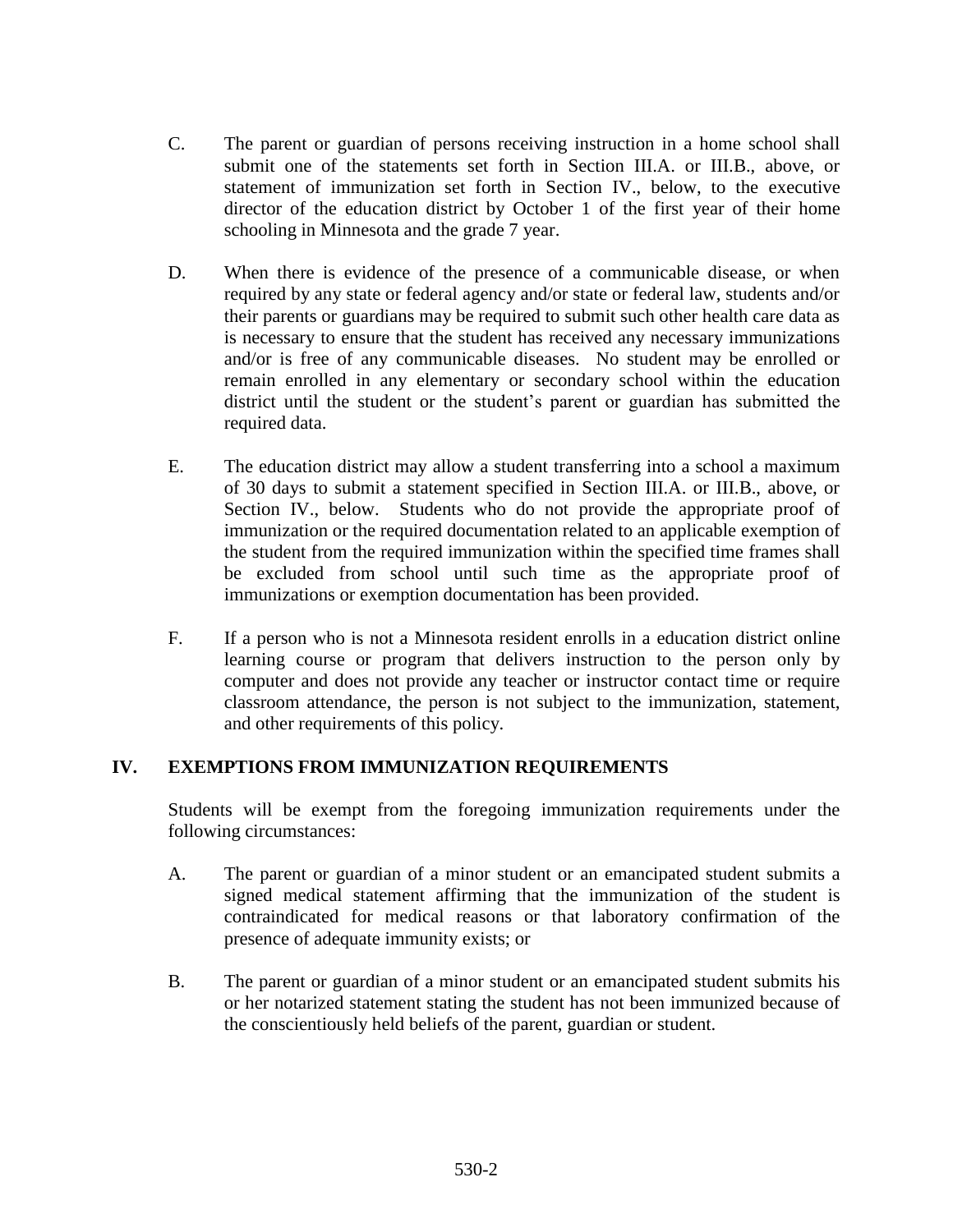## **V. NOTICE OF IMMUNIZATION REQUIREMENTS**

- A. The education district will develop and implement a procedure to:
	- 1. notify parents and students of the immunization and exemption requirements by use of a form approved by the Department of Health;
	- 2. notify parents and students of the consequence for failure to provide required documentation regarding immunizations;
	- 3. review student health records to determine whether the required information has been provided; and
	- 4. make reasonable arrangements to send a student home when the immunization requirements have not been met and advise the student and/or the student's parent or guardian of the conditions for re-enrollment.

[See Attachments A, B, C, and D.]

B. The notice provided shall contain written information describing the exemptions from immunization as permitted by law. The notice shall be in a font size at least equal to the font size and style as the immunization requirements and on the same page as the immunization requirements.

# **VI. IMMUNIZATION RECORDS**

- A. The education district will maintain a file containing the immunization records for each student in attendance at the education district for at least five years after the student attains the age of majority.
- B. Upon request, the education district may exchange immunization data with persons or agencies providing services on behalf of the student. Immunization data is private student data and disclosure of such data shall be governed by Policy 515 Protection and Privacy of Pupil Records.
- C. The designated education district administrator will assist a student and/or the student's parent or guardian in the transfer of the student's immunization file to the student's new school within 30 days of the student's transfer.
- D. Upon request of a public or private post-secondary educational institution, the designated education district administrator will assist in the transfer of the student's immunization file to the post-secondary educational institution.

## **VII. OTHER**

Within 60 days of the commencement of each new school term, the education district will forward a report to the Commissioner of the Department of Education stating the number of students attending each school in the education district, including the number of